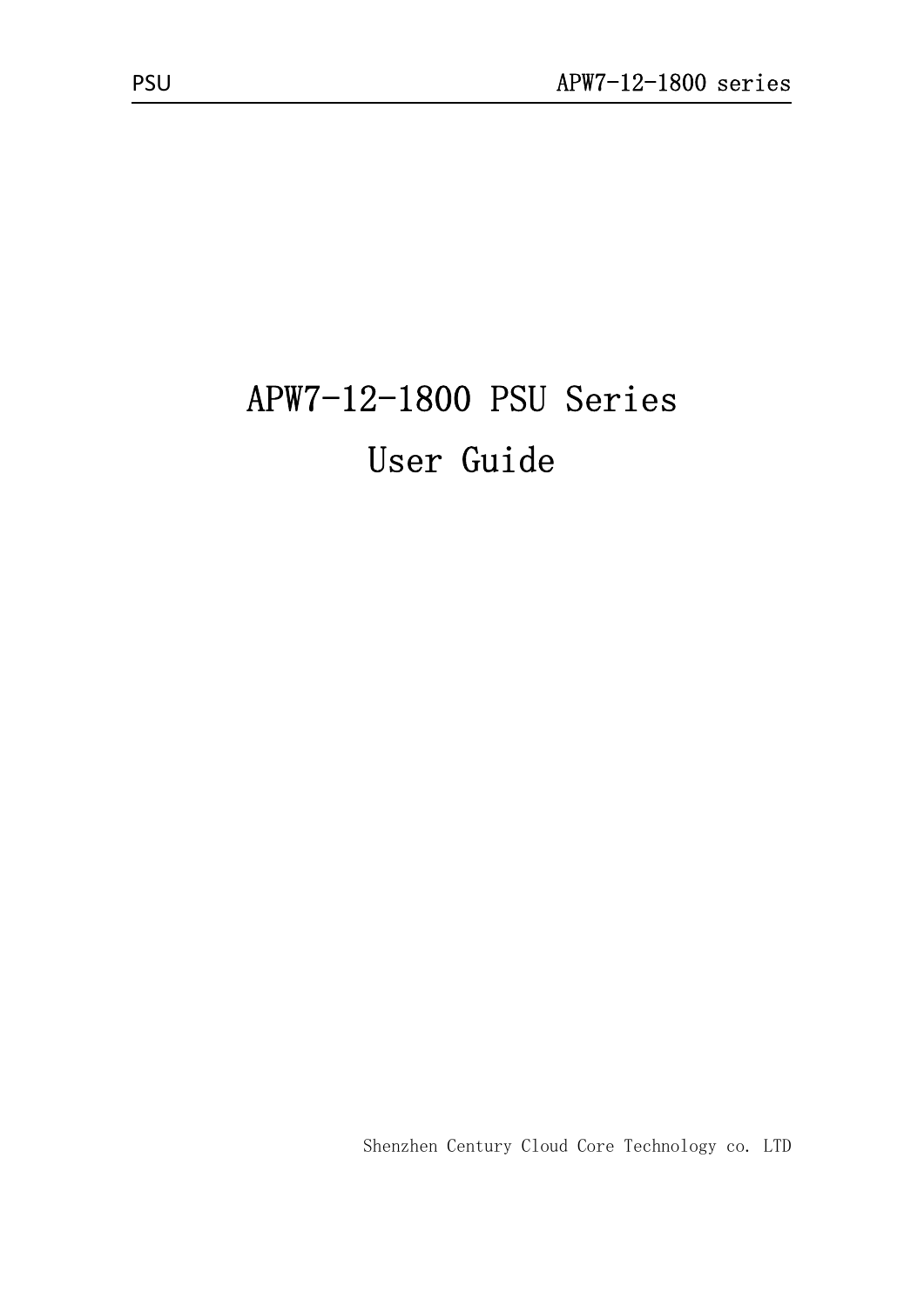# **Contents**

- :**APW7 Performance Properties and Range of Use**
- :**APW7 Exterior Design Introduction**
- :**APW7 Specifications**
- :**APW7 Efficiency Curve**
- :**APW7 Output Power VS Input Voltage Derating Curve**
- :**Precautions for Use**
- :**Trouble Shooting**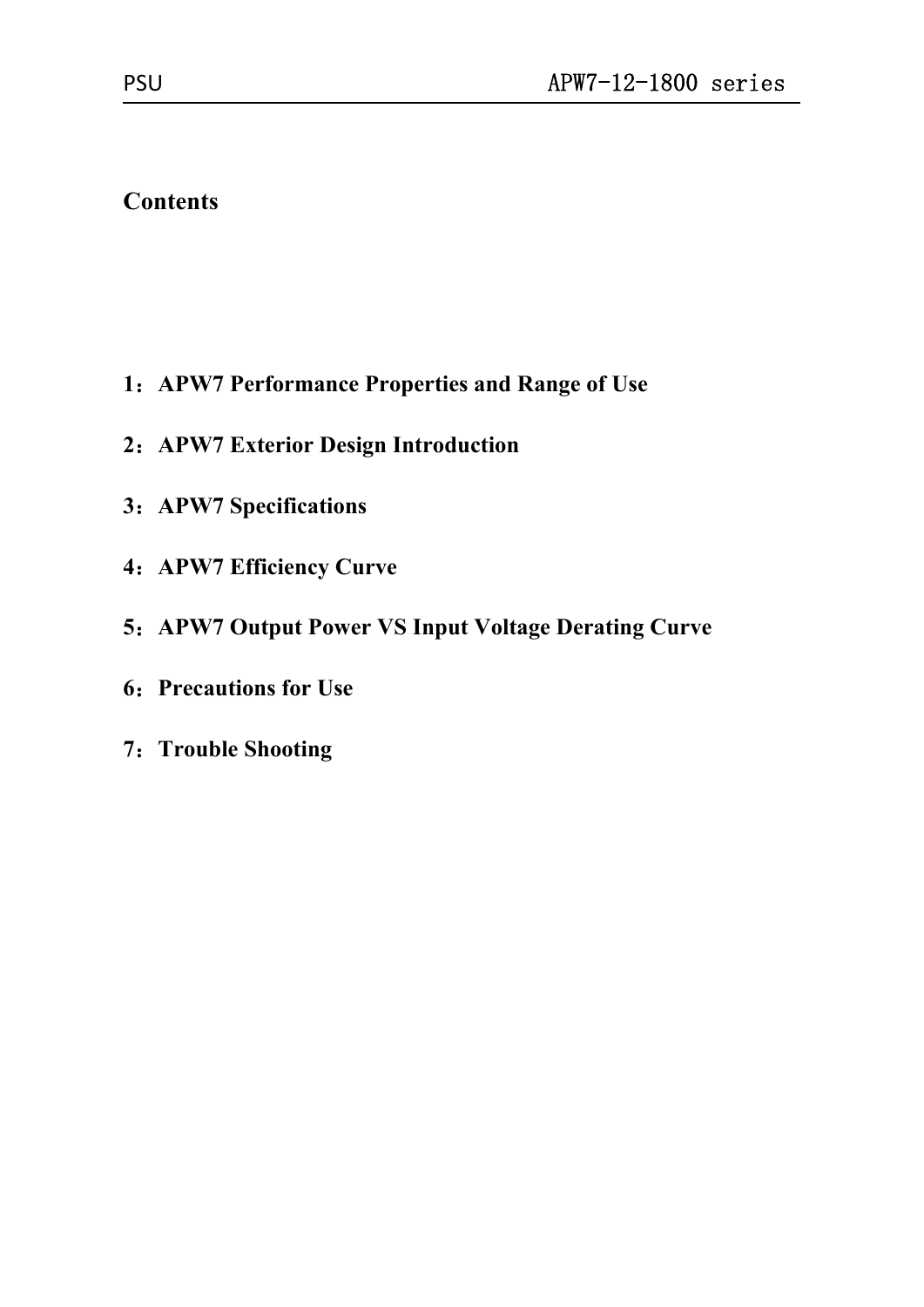## **APW7 Performance Properties and Range of Use**

APW7 -12-1800 series PSU is a high efficiency DC PSU with the features of one-phase AC input and one-phase DC 12V output. It can meet the common DC load within 12V 1800W and it is especially suitable for the conditions where the PSU demands are stricter, for example, servers and mining machines. Properties are as follows:

- 100-140V /200-240V Wide voltage input, power factor is > 0.99 (fully loaded)
- Up to 95% efficiency (excluding output current leakage)
- $\bullet$  Output ripple <1%.

 Under-voltage, short circuit, over-power and overheat protection with automatic fault detection and recovery, automatic recovery after fault removal.

 High quality components are selected to ensure the stability and reliability of the PSU and ensure that it can work at fully loaded status in high temperature environments up to 60 degrees Celsius.

Small size and high power density.

# **APW7 Exterior Design Introduction**



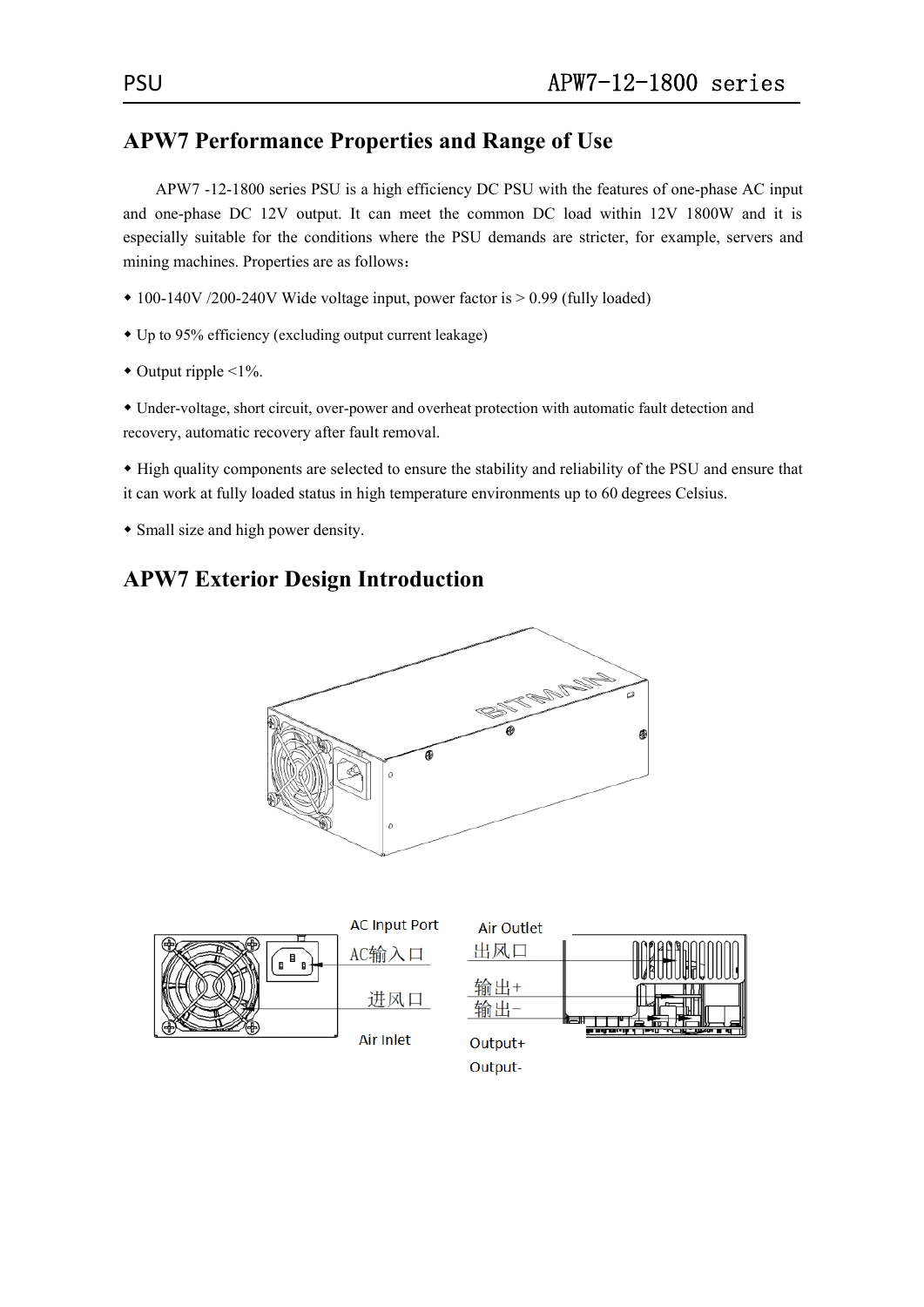The type of AC input terminal on the power panel is C14, it must be used with the C13 interface's AC input cable.

The PSU is equipped with an output cable, with each standard output cable containing 10 PCIE output terminals with a length of 380mm. It is also customizable according to the actual needs of customers.

The PCIE output terminal diagram is shown below:



The output cable consists of two colors: the 12V positive terminal is yellow; the negative terminal is black

6PIN PCIE Positive and Negative Output Terminals:

Positive: Yellow 1, Yellow 2, Yellow 3

Negative: Black 4, Black 5, Black 6

### **APW7 Specifications**:

| Output | DC Voltage                    | 12.0V      |
|--------|-------------------------------|------------|
|        | Rated Current(200-240V input) | 150A       |
|        | Rated Power (200-240V input)  | 1800W      |
|        | Rated Current(100-140V input) | 67A        |
|        | Rated Power (100-140V input)  | 800W       |
|        | Ripple & Noise                | $<1\%$     |
|        | Voltage Accuracy              | 12.0-12.5V |
|        | Line Regulation               | $<1\%$     |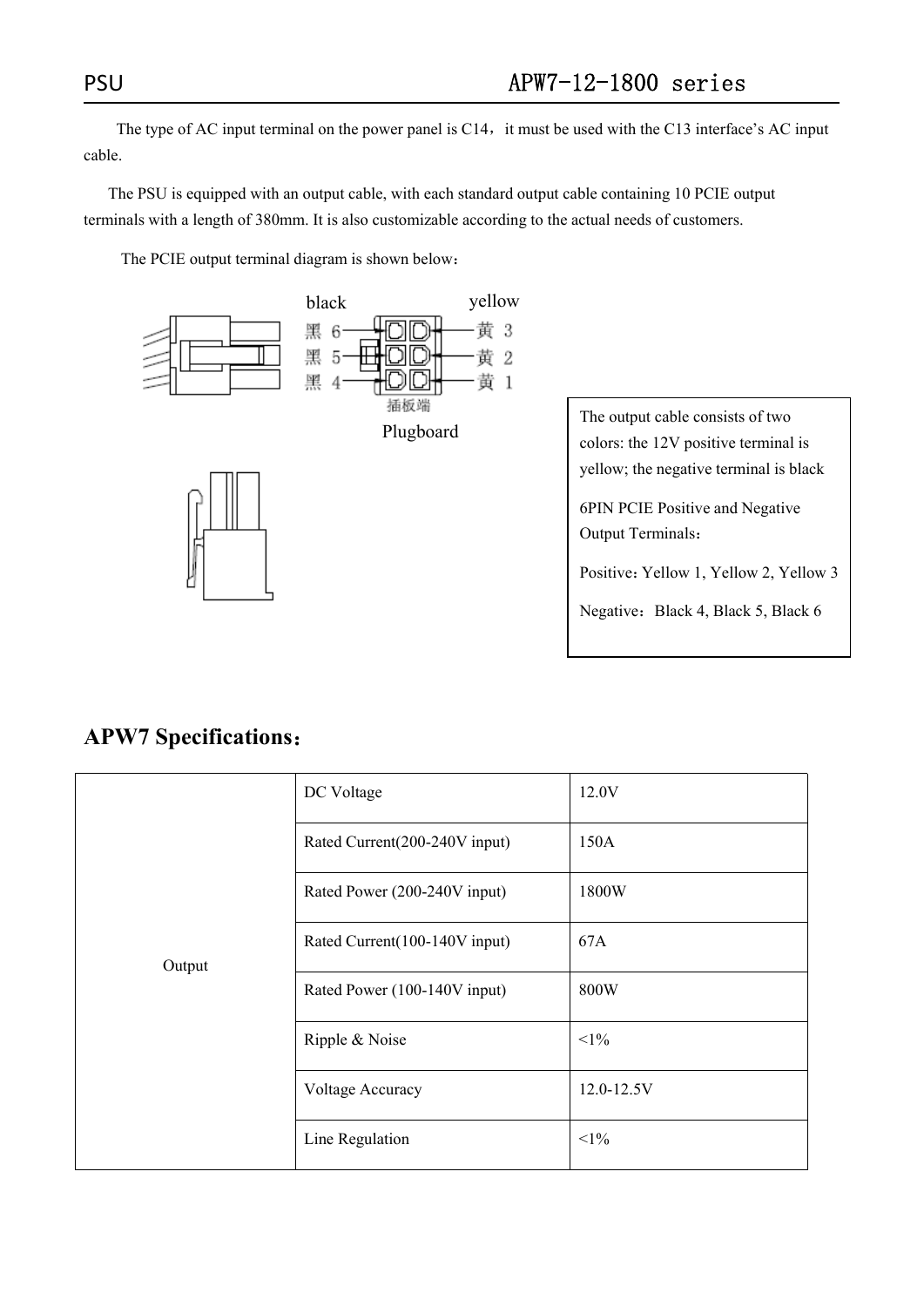|             | Load Regulation                 | $<1\%$                      |  |
|-------------|---------------------------------|-----------------------------|--|
|             | Setup Time                      | <2S                         |  |
|             | <b>Short Circuit Protection</b> | >10 <sub>ms</sub>           |  |
|             | Voltage Range                   | 100-140 /200-240V AC        |  |
| Input       | Frequency Range                 | 50/60Hz                     |  |
|             | Power Factor                    | $>0.99$ (full load)         |  |
|             | Leakage Current                 | $\leq$ 1.5mA $(220V50Hz)$   |  |
| Protection  | Low-voltage Input               | 80-89V AC                   |  |
|             | Output Short Circuit            | Yes                         |  |
|             | Output Overcurrent              | 150-200A                    |  |
|             | <b>Overheat Protection</b>      | Yes                         |  |
|             | <b>Operating Temperature</b>    | $-20 - 60$ °C               |  |
| Environment | <b>Operating Humidity</b>       | 20%-90%RH(non---condensing) |  |
|             | Altitude                        | $<$ 2000 $m$                |  |
| Structure   | Dimensions                      | 206*110*62mm                |  |
|             | Weight                          | 2.0kg                       |  |
|             | Cooling System                  | forced---air cooling        |  |
|             | Noise                           | 43DB                        |  |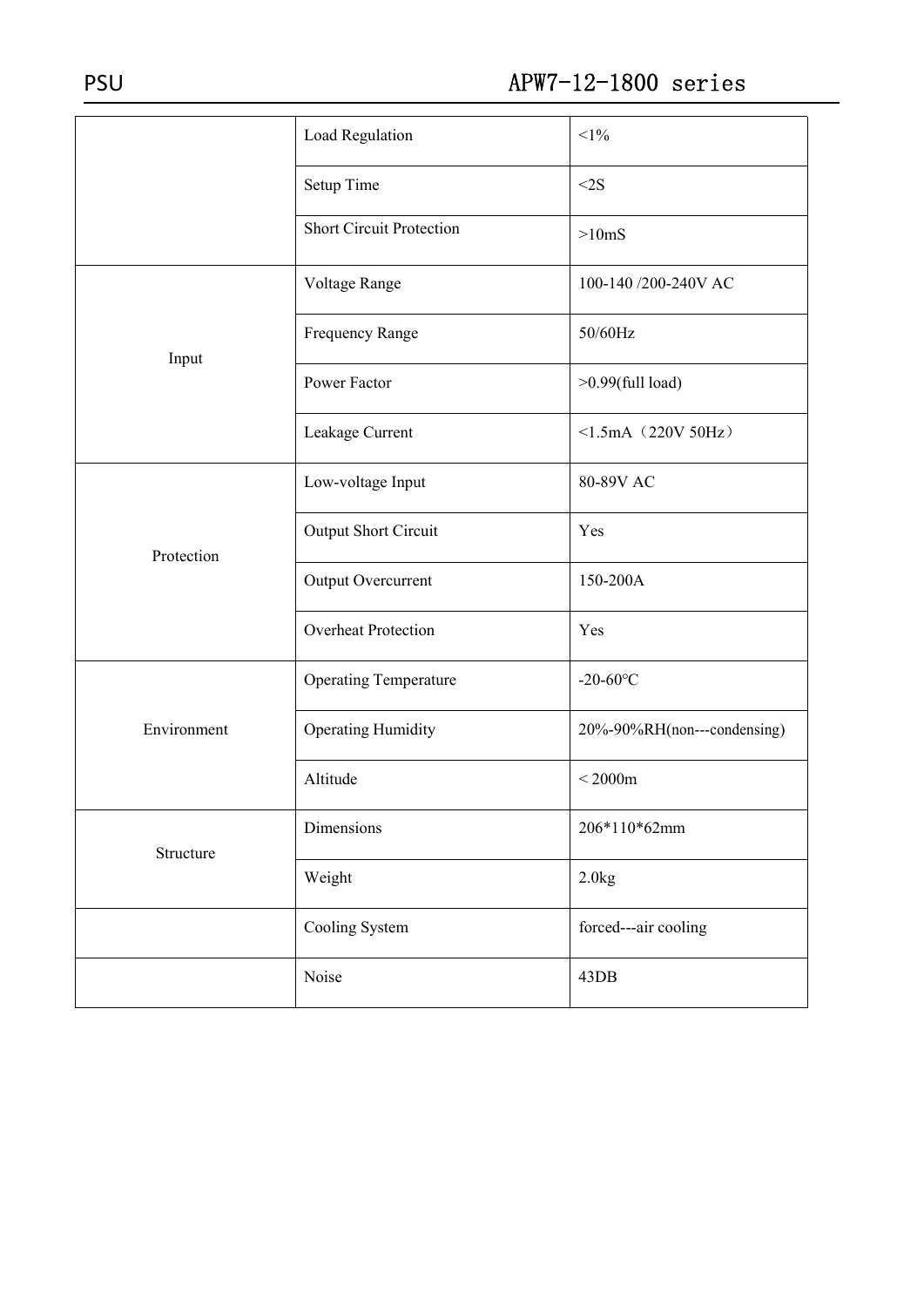

**APW7 Efficiency Curve** (Output current leakage is not included.)

**APW7 Output Power VS Input Voltage Derating Curve**

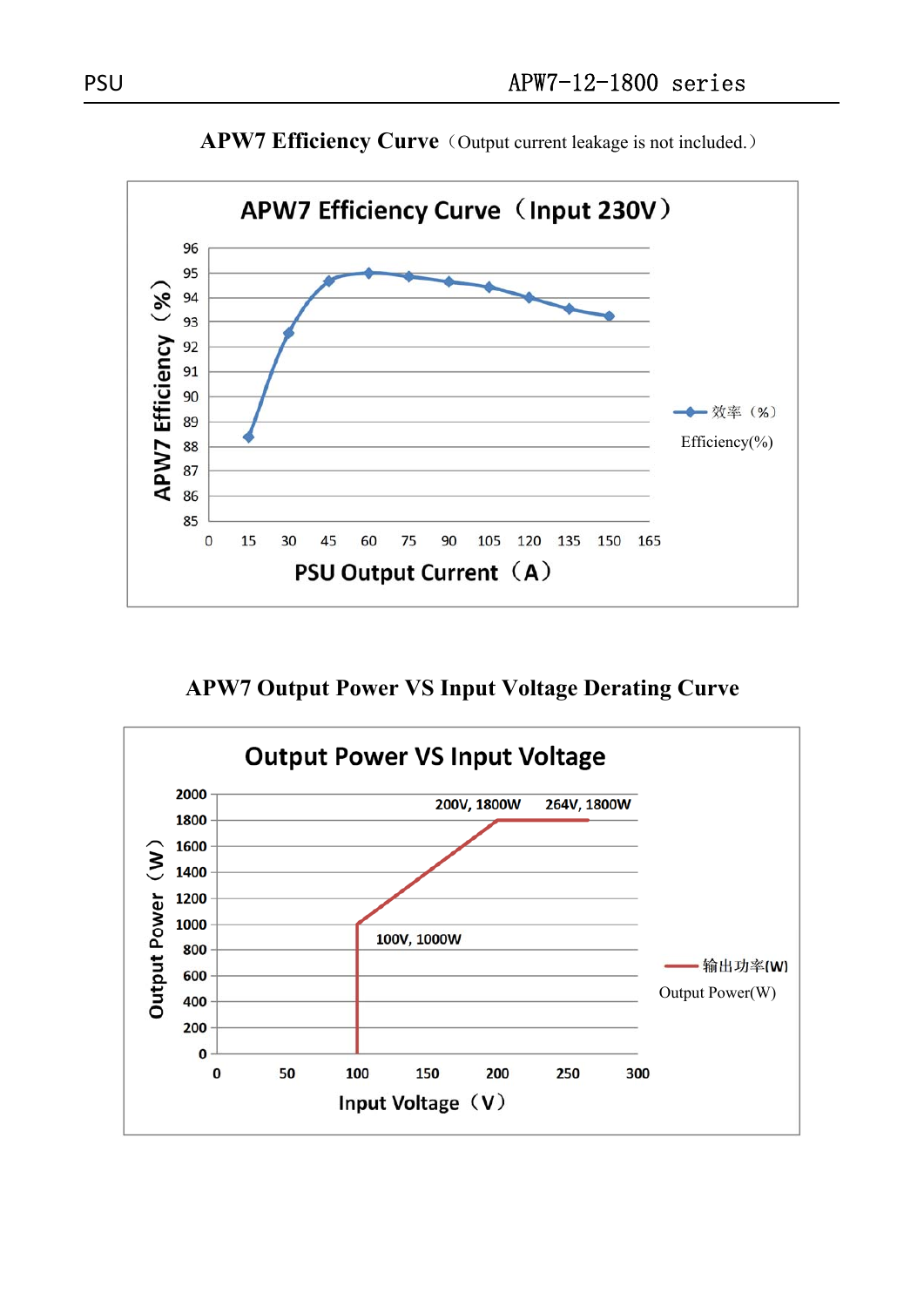### **Precautions for Use**:

1. Before using the PSU, please ensure that your local voltage and power outlets are compatible with the requirements of the product. Output voltage from the power socket should meet the product's voltage requirement. The leading‐out terminal model, polarity and quantity must also be in accordance with the product requirements stipulated in this guide.

2. Please ensure that the PSU appears to be in good shape and has not suffered any damage in transit. If the exterior of the PSU appears damaged, do not use it.

3. Make sure that the ground electrode of PSU is properly grounded to ensure the electricity safety and EMI reduction.

4. As different countries have different power outputs, we do not supply an AC input cable with our PSUs. Customers should purchase an AC input cable output that is compatible with the local power grid plug. The type number of the cable end interface to be connected with the power panel is C13, and the sectional area of copper conductor for cables should not be less than 1 square millimeter.

5. The PSU must be installed in an dust-free environment with good and unobstructed air circulation. Any items blocking the air flow of the PSU is prohibited and under no circumstances should the PSU be installed in an enclosed place. Installation also should not be done in environment where there is high condensation or high level of salt content and humidity in the air.

6. The correct way to use the PSU is to connect the output wire terminal, and then connect the input cable after the load and PSU output terminals are connected. Either connecting or disconnecting the output terminals are forbidden when the PSU is powered on. Voltaic arcs generated by excessive DC can damage DC output terminals and pose a fire hazard.

7. Maintaining a good working environment and derating can greatly prolong the lifespan of PSU. It is generally recommended that the load power not exceed 90% of the rated power of the PSU and the temperature not exceed 50 degrees Celsius. It should be used in a dust-free, non-polluted area where there is low humidity and low salt content in the air. The derating method will also allow the PSU to work at a higher efficiency point, which can help in electricity savings.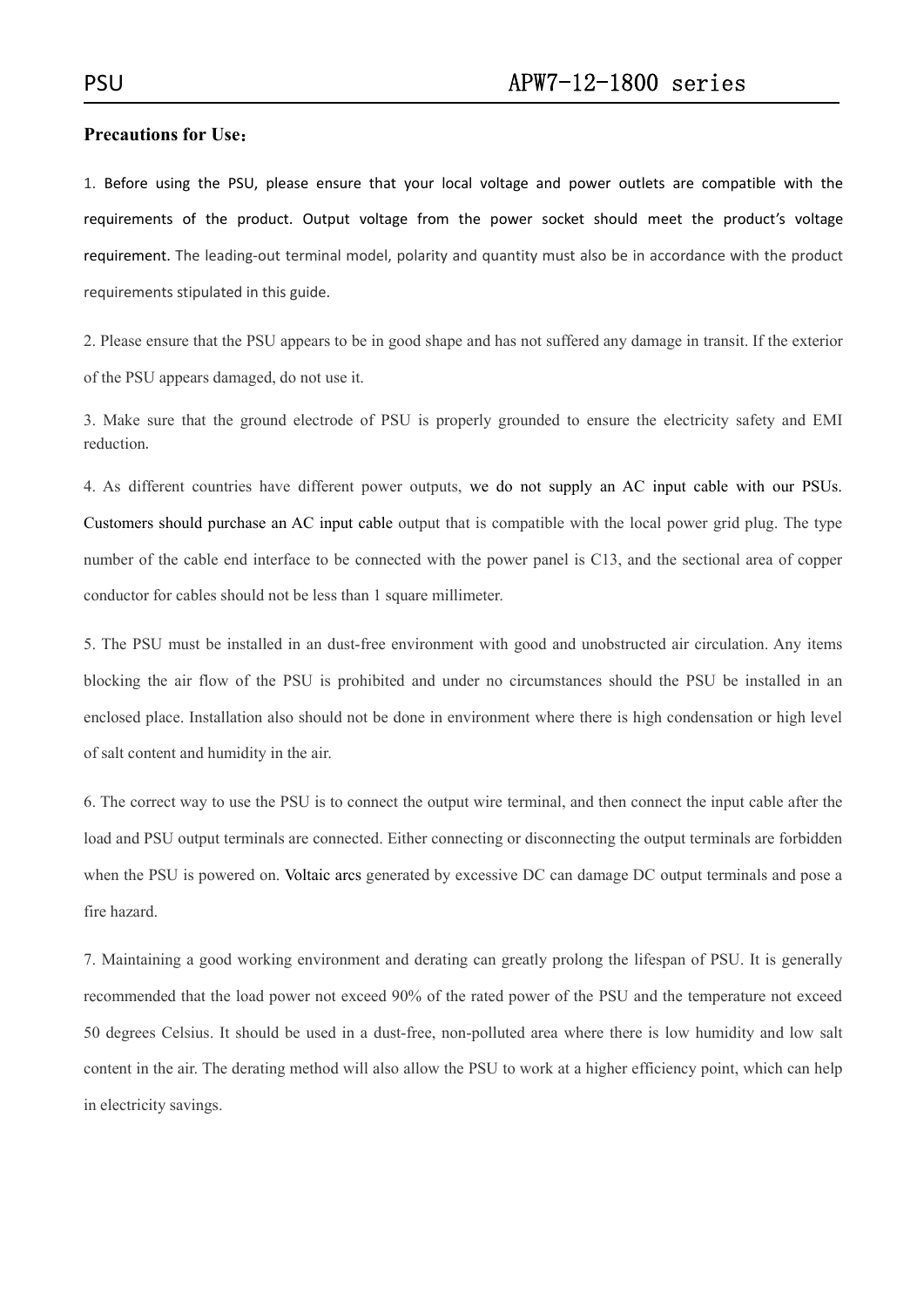Précautions d'utilisation:

1.Avant d'acheter l'alimentation, confirmez d'abord que la tension du réseau local répond aux exigences de l'alimentation locale, que la tension de sortie de l'alimentation et les spécifications de puissance peuvent répondre aux exigences des produits de charge, que le modèle de borne de sortie de l'alimentation, les polarités et la quantité sont conformes aux exigences de la charge.

2. Après avoir ouvert l'emballage d'alimentation, confirmez que l'apparence de l'alimentation est normale, sinon, il est interdit de mettre sous tension pour l'utilisation.

3.Le fil de mise à terre de l'alimentation électrique doit être mis à la terre de manière fiable pour assurer la sécurité de l'utilisation et réduire les interférences électromagnétiques.

4.En tenant compte des différences concernant les normes des prises d'alimentation dans différents pays, l'alimentation standard n'est pas équipée d'un câble d'entrée AC. Veuillez acheter le câble d'entrée AC compatible avec la prise du réseau électrique local vous-même. Le type d'interface du câble apparié au panneau d'alimentation est C13, la section du conducteur en cuivre de câble ne doit pas être inférieure à 1mm².

5.Il faut installer l'alimentation dans un endroit avec bonne circulation d'air mais sans poussière. Il est interdit d'affecter la buse d'alimentation à cause des objets étrangers ou d'installer l'alimentation dans un espace confiné. Il est interdit d'installer cette alimentation dans un environnement où il existe le brouillard salin et la condensation.

6.Pour l'installation normale d'alimentation, il faut connecter d'abord la borne de sortie, et après la connexion correcte entre la charge et la borne de sortie de l'alimentation, connectez le câble d'entrée CA. Il est interdit de connecter et déconnecter la borne de sortie lors de la mise sous tension. L'arc électrique généré par un courant CC CA trop grand endommagerait la borne de sortie CC, voire provoquera un risque d'incendie.

7.Il faut garder un bon environnement de travail et le déclassement pour prolonger considérablement la durée de vie de l'alimentation. Généralement, il est recommandé que la puissance de charge ne dépasse pas 90% de la puissance nominale de l'alimentation, qu'elle est utilisée dans un environnement inférieur à 50℃, sans poussière, sans acide-alcali ou pulvérisation de sel. Le déclassement peut également assurer le travail de l'alimentation plus efficacement pour économiser une partie de frais d'électricité.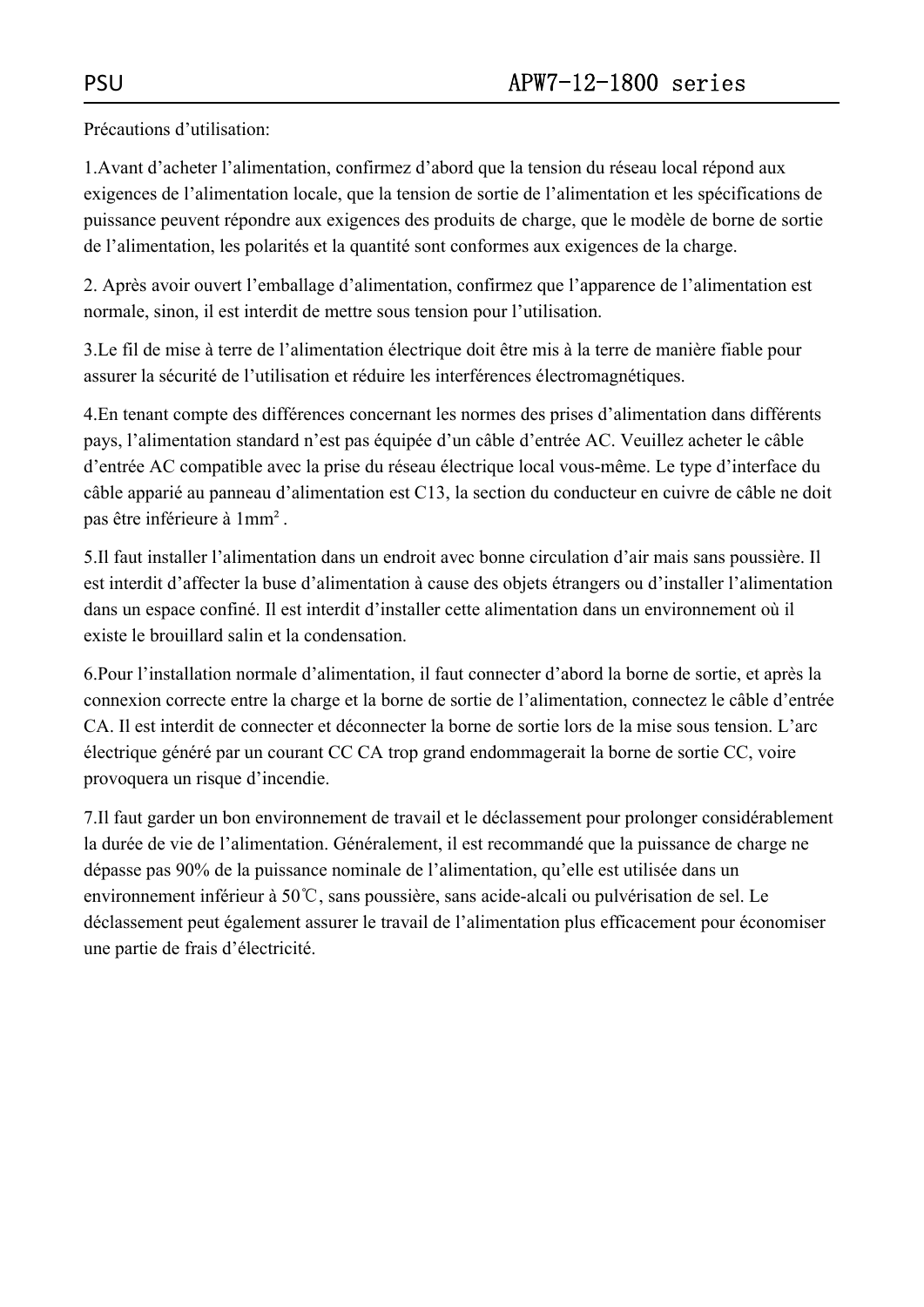# **Trouble Shooting**:

| $\#$ | Issue                                              | Reason                                                                                      | Troubleshooting                                                                                                                                                                                                                                                                                              |  |  |
|------|----------------------------------------------------|---------------------------------------------------------------------------------------------|--------------------------------------------------------------------------------------------------------------------------------------------------------------------------------------------------------------------------------------------------------------------------------------------------------------|--|--|
| 1    | Fan won't run, and<br>no 12V output.               | AC Input is abnormal.                                                                       | Make sure the AC input wire has a good connection<br>1.<br>and the plugs are connected firmly and correctly.<br>Make sure the power system is working well and the<br>2.<br>voltage is normal.                                                                                                               |  |  |
| 2    | Fan is running, but<br>there is no 12V<br>output.  | 1. Voltage is lower than<br>required.<br>2. PSU is in short circuit<br>protection.          | Check if the voltage is above 100V with a multimeter<br>1.<br>to make sure the PSU is switched on correctly.<br>Check if there is a short circuit output.<br>2.                                                                                                                                              |  |  |
| 3    | Intermittent work<br>of PSU                        | 1. Output overload<br>2. Input voltage is lower<br>than required<br>3. Over-heat protection | Check if the load is overloaded.<br>1.<br>Check if the input voltage is lower than required or<br>2.<br>there is insufficient wattage.<br>A. Check if the fan is working.<br>3.<br>B. Check if the ventilation fan is blocked.<br>C. Check if there is dust build-up inside the PSU due<br>to prolonged use. |  |  |
| 4    | Output is normal,<br>but the fan is not<br>working | 1. Fan is blocked.<br>2. Fan is broken.                                                     | Check that the fan is clear of blockages.<br>1.<br>Fan needs to be replaced.<br>2.                                                                                                                                                                                                                           |  |  |
| 5    | Others                                             | Unknown                                                                                     | Contact customer service if problems persist after<br>troubleshooting.                                                                                                                                                                                                                                       |  |  |